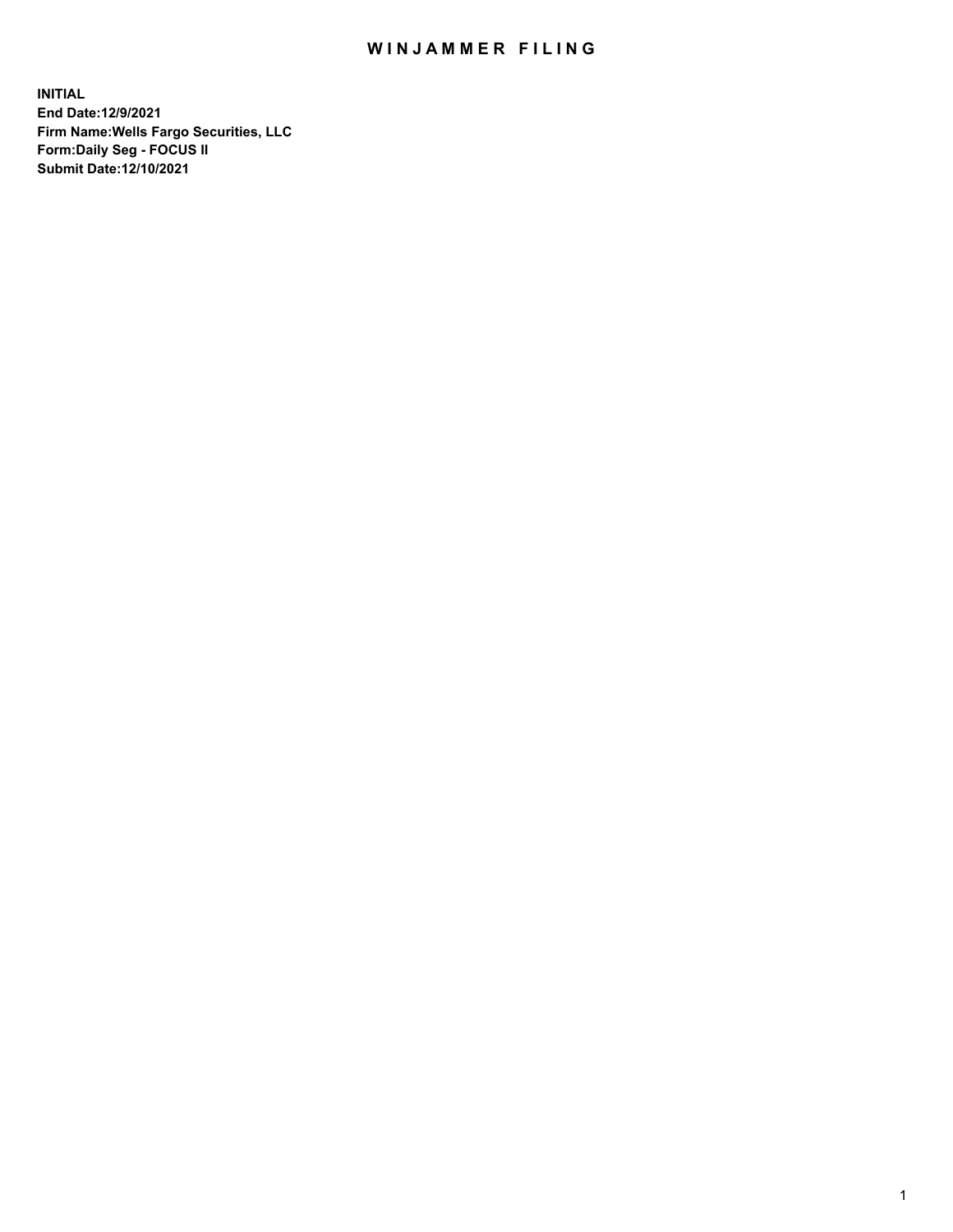**INITIAL End Date:12/9/2021 Firm Name:Wells Fargo Securities, LLC Form:Daily Seg - FOCUS II Submit Date:12/10/2021 Daily Segregation - Cover Page**

| Name of Company                                                                                                                                                                                                                                                                                                                | <b>Wells Fargo Securities LLC</b>                          |
|--------------------------------------------------------------------------------------------------------------------------------------------------------------------------------------------------------------------------------------------------------------------------------------------------------------------------------|------------------------------------------------------------|
| <b>Contact Name</b>                                                                                                                                                                                                                                                                                                            | <b>James Gnall</b>                                         |
| <b>Contact Phone Number</b>                                                                                                                                                                                                                                                                                                    | 917-699-6822                                               |
| <b>Contact Email Address</b>                                                                                                                                                                                                                                                                                                   | james.w.gnall@wellsfargo.com                               |
| FCM's Customer Segregated Funds Residual Interest Target (choose one):<br>a. Minimum dollar amount: ; or<br>b. Minimum percentage of customer segregated funds required:% ; or<br>c. Dollar amount range between: and; or<br>d. Percentage range of customer segregated funds required between:% and%.                         | 115,000,000<br>$\underline{\mathbf{0}}$<br>00<br>00        |
| FCM's Customer Secured Amount Funds Residual Interest Target (choose one):<br>a. Minimum dollar amount: ; or<br>b. Minimum percentage of customer secured funds required:%; or<br>c. Dollar amount range between: and; or<br>d. Percentage range of customer secured funds required between: % and %.                          | 30,000,000<br><u>0</u><br>0 <sub>0</sub><br>0 <sub>0</sub> |
| FCM's Cleared Swaps Customer Collateral Residual Interest Target (choose one):<br>a. Minimum dollar amount: ; or<br>b. Minimum percentage of cleared swaps customer collateral required:% ; or<br>c. Dollar amount range between: and; or<br>d. Percentage range of cleared swaps customer collateral required between:% and%. | 340,000,000<br>$\underline{\mathbf{0}}$<br>00<br><u>00</u> |

Attach supporting documents CH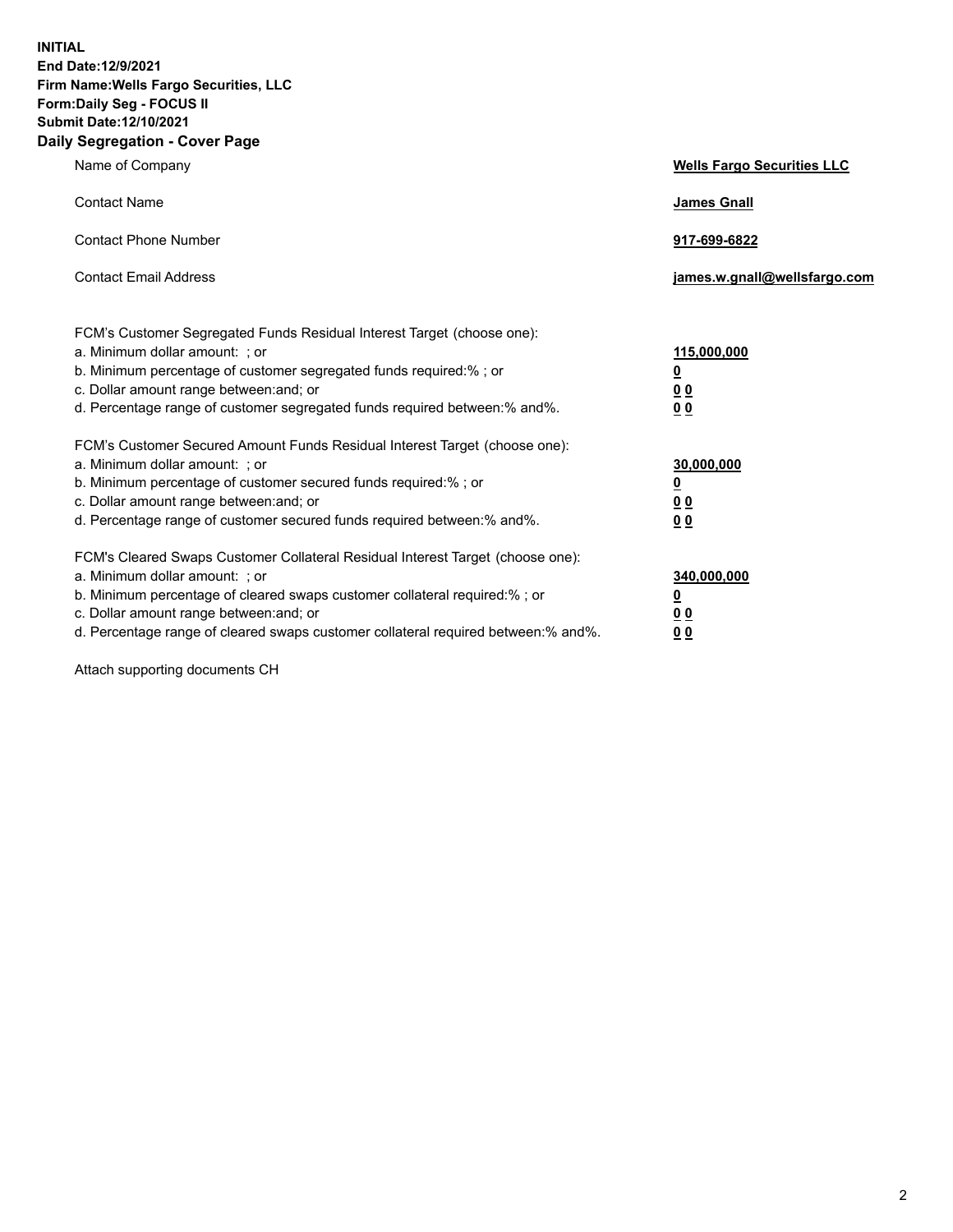**INITIAL End Date:12/9/2021 Firm Name:Wells Fargo Securities, LLC Form:Daily Seg - FOCUS II Submit Date:12/10/2021**

## **Daily Segregation - Secured Amounts**

|     | Foreign Futures and Foreign Options Secured Amounts                                         |                                                   |
|-----|---------------------------------------------------------------------------------------------|---------------------------------------------------|
|     | Amount required to be set aside pursuant to law, rule or regulation of a foreign            | $0$ [7305]                                        |
|     | government or a rule of a self-regulatory organization authorized thereunder                |                                                   |
| 1.  | Net ledger balance - Foreign Futures and Foreign Option Trading - All Customers             |                                                   |
|     | A. Cash                                                                                     | 72,518,010 [7315]                                 |
|     | B. Securities (at market)                                                                   | 195,422,212 [7317]                                |
| 2.  | Net unrealized profit (loss) in open futures contracts traded on a foreign board of trade   | 97,760,462 [7325]                                 |
| 3.  | Exchange traded options                                                                     |                                                   |
|     | a. Market value of open option contracts purchased on a foreign board of trade              | 3,175 [7335]                                      |
|     | b. Market value of open contracts granted (sold) on a foreign board of trade                | $0$ [7337]                                        |
| 4.  | Net equity (deficit) (add lines 1.2. and 3.)                                                | 365,703,859 [7345]                                |
| 5.  | Account liquidating to a deficit and account with a debit balances - gross amount           | 17,626,797 [7351]                                 |
|     | Less: amount offset by customer owned securities                                            | -17,623,174 [7352] 3,623 [7354]                   |
| 6.  | Amount required to be set aside as the secured amount - Net Liquidating Equity              | 365,707,482 [7355]                                |
|     | Method (add lines 4 and 5)                                                                  |                                                   |
| 7.  | Greater of amount required to be set aside pursuant to foreign jurisdiction (above) or line | 365,707,482 [7360]                                |
|     | 6.                                                                                          |                                                   |
|     | FUNDS DEPOSITED IN SEPARATE REGULATION 30.7 ACCOUNTS                                        |                                                   |
| 1.  | Cash in banks                                                                               |                                                   |
|     | A. Banks located in the United States                                                       | 56,096,216 [7500]                                 |
|     | B. Other banks qualified under Regulation 30.7                                              | 2,972,963 [7520] 59,069,179 [7530]                |
| 2.  | Securities                                                                                  |                                                   |
|     | A. In safekeeping with banks located in the United States                                   | 128,594,304 [7540]                                |
|     | B. In safekeeping with other banks qualified under Regulation 30.7                          | 0 [7560] 128,594,304 [7570]                       |
| 3.  | Equities with registered futures commission merchants                                       |                                                   |
|     | A. Cash                                                                                     | 712,080 [7580]                                    |
|     | <b>B.</b> Securities                                                                        | 86,836,441 [7590]                                 |
|     | C. Unrealized gain (loss) on open futures contracts                                         | 35,318,878 [7600]                                 |
|     | D. Value of long option contracts                                                           | 3,175 [7610]                                      |
|     | E. Value of short option contracts                                                          | 0 [7615] 122,870,574 [7620]                       |
| 4.  | Amounts held by clearing organizations of foreign boards of trade                           |                                                   |
|     | A. Cash                                                                                     | $0$ [7640]                                        |
|     | <b>B.</b> Securities                                                                        | $0$ [7650]                                        |
|     | C. Amount due to (from) clearing organization - daily variation                             | $0$ [7660]                                        |
|     | D. Value of long option contracts                                                           | $0$ [7670]                                        |
|     | E. Value of short option contracts                                                          | 0 [7675] 0 [7680]                                 |
| 5.  | Amounts held by members of foreign boards of trade                                          |                                                   |
|     | A. Cash                                                                                     | $-2,628,502$ [7700]                               |
|     | <b>B.</b> Securities                                                                        | 170,063,224 [7710]                                |
|     | C. Unrealized gain (loss) on open futures contracts                                         | 6,229,999 [7720]                                  |
|     | D. Value of long option contracts                                                           | $0$ [7730]                                        |
|     | E. Value of short option contracts                                                          | 0 <sup>[7735]</sup> 173,664,721 <sup>[7740]</sup> |
| 6.  | Amounts with other depositories designated by a foreign board of trade                      | $0$ [7760]                                        |
| 7.  | Segregated funds on hand                                                                    | $0$ [7765]                                        |
| 8.  | Total funds in separate section 30.7 accounts                                               | 484,198,778 [7770]                                |
| 9.  | Excess (deficiency) Set Aside for Secured Amount (subtract line 7 Secured Statement         | 118,491,296 [7380]                                |
|     | Page 1 from Line 8)                                                                         |                                                   |
| 10. | Management Target Amount for Excess funds in separate section 30.7 accounts                 | 30,000,000 [7780]                                 |
| 11. | Excess (deficiency) funds in separate 30.7 accounts over (under) Management Target          | 88,491,296 [7785]                                 |
|     |                                                                                             |                                                   |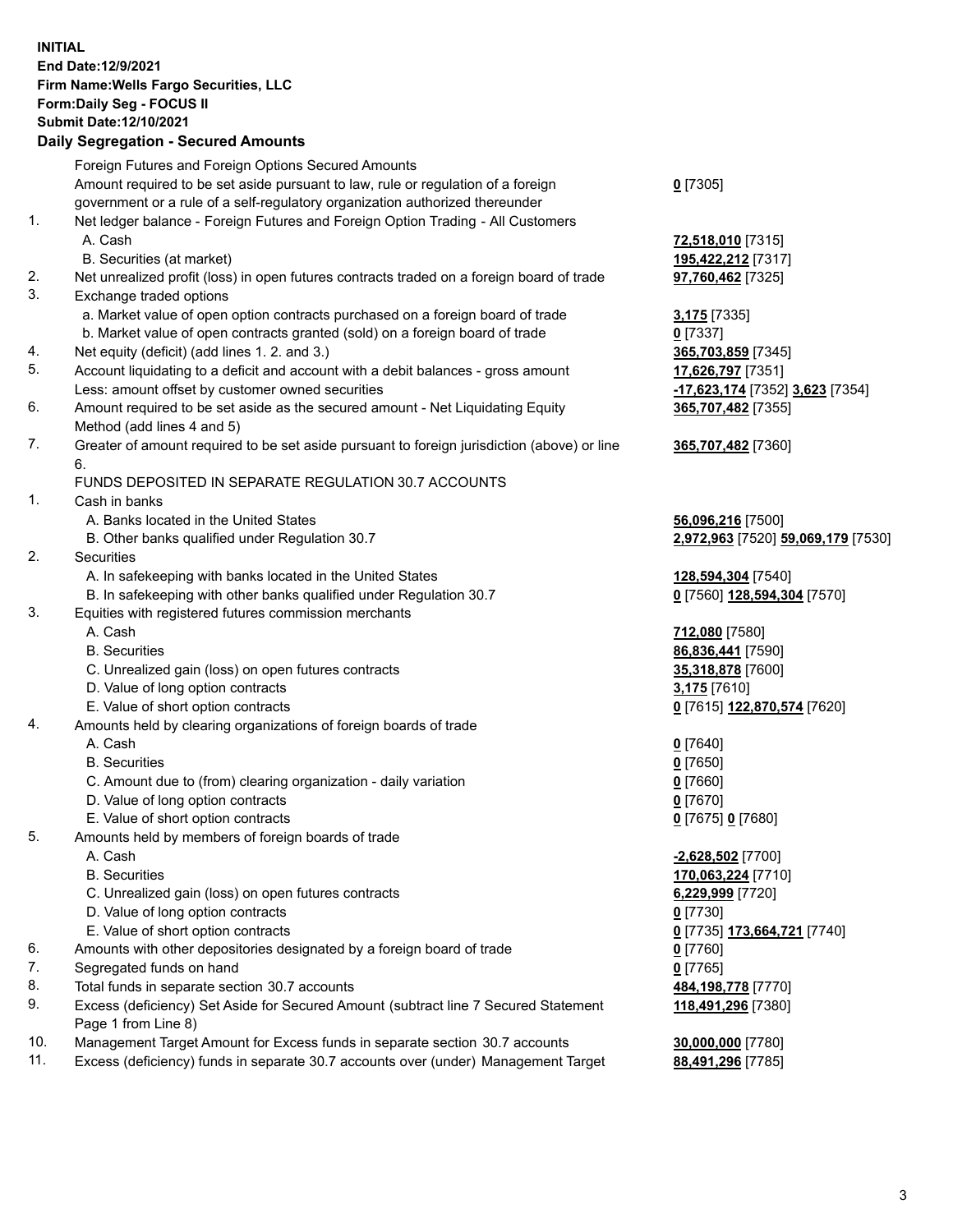**INITIAL End Date:12/9/2021 Firm Name:Wells Fargo Securities, LLC Form:Daily Seg - FOCUS II Submit Date:12/10/2021 Daily Segregation - Segregation Statement** SEGREGATION REQUIREMENTS(Section 4d(2) of the CEAct) 1. Net ledger balance A. Cash **2,764,849,165** [7010] B. Securities (at market) **2,059,639,141** [7020] 2. Net unrealized profit (loss) in open futures contracts traded on a contract market **712,443,329** [7030] 3. Exchange traded options A. Add market value of open option contracts purchased on a contract market **1,359,076,262** [7032] B. Deduct market value of open option contracts granted (sold) on a contract market **-1,425,565,462** [7033] 4. Net equity (deficit) (add lines 1, 2 and 3) **5,470,442,435** [7040] 5. Accounts liquidating to a deficit and accounts with debit balances - gross amount **49,799,075** [7045] Less: amount offset by customer securities **-49,731,267** [7047] **67,808** [7050] 6. Amount required to be segregated (add lines 4 and 5) **5,470,510,243** [7060] FUNDS IN SEGREGATED ACCOUNTS

- 7. Deposited in segregated funds bank accounts A. Cash **248,024,152** [7070]
	- B. Securities representing investments of customers' funds (at market) **570,186,957** [7080]

C. Securities held for particular customers or option customers in lieu of cash (at market)

- 8. Margins on deposit with derivatives clearing organizations of contract markets A. Cash **2,745,282,346** [7100]
	- B. Securities representing investments of customers' funds (at market) **339,325,777** [7110]

C. Securities held for particular customers or option customers in lieu of cash (at market)

- 9. Net settlement from (to) derivatives clearing organizations of contract markets **27,368,140** [7130]
- 10. Exchange traded options
	- A. Value of open long option contracts **1,359,076,262** [7132]
	- B. Value of open short option contracts **-1,425,565,462** [7133]
- 11. Net equities with other FCMs
	- A. Net liquidating equity **0** [7140]
	- B. Securities representing investments of customers' funds (at market) **0** [7160]

C. Securities held for particular customers or option customers in lieu of cash (at market)

- 12. Segregated funds on hand **0** [7150]
- 13. Total amount in segregation (add lines 7 through 12) **5,923,337,313** [7180]
- 14. Excess (deficiency) funds in segregation (subtract line 6 from line 13) **452,827,070** [7190]
- 15. Management Target Amount for Excess funds in segregation **115,000,000** [7194]
- 16. Excess (deficiency) funds in segregation over (under) Management Target Amount Excess

**304,276,613** [7090]

**1,755,362,528** [7120]

**0** [7170]

**337,827,070** [7198]